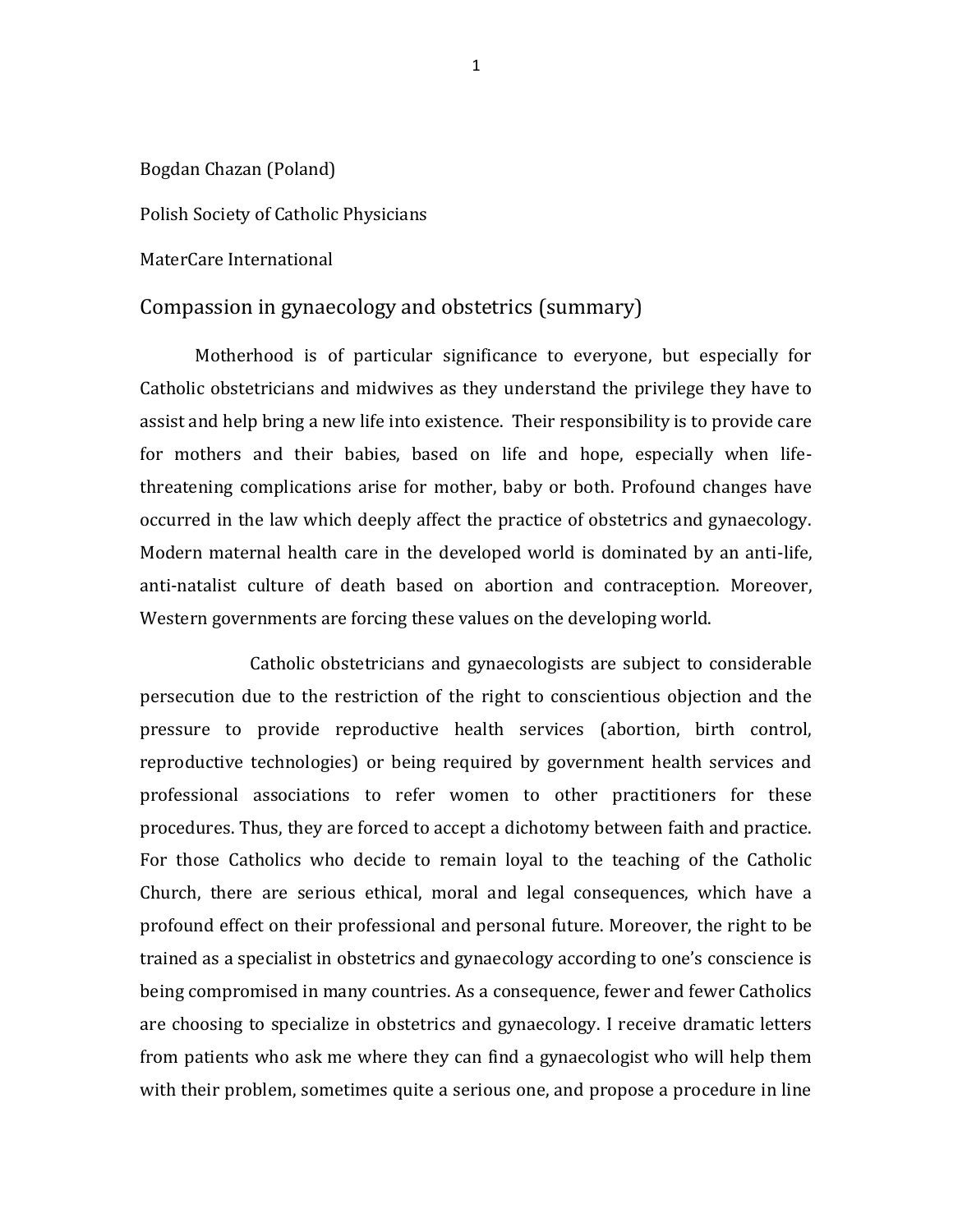with their system of values. Nowadays, gynaecologists are pressed to be judges and enforcers of judgments simultaneously. Every child, however, has the right to be born and be loved. Nobody and nothing, including compassion, can force a doctor to kill unborn babies.

 In bilateral relations between the doctor and the patient, the commandment of love, which is a source of compassion, should be followed. Mercy and compassion are gracious love. They do not deny justice, but they transcend it and ensure that the need for justice is met in a merciful, loving and compassionate way. The ethical principles on which the medical practice is based cannot function in a spiritual vacuum, where mercy and love have no access. They must be embedded in the broader context of the doctor's relationship with the patient and the patient's family.

Doctors need to spend some time in conversation with the patient. Through the right tone of the conversation, its proper place and time devoted without hurry, the doctor can encourage honesty. In difficult situations, the truth should not be distorted. Doctors should ensure patients that they will accompany them in therapy, in hope. Understanding, compassion and mercy should be demonstrated. The words spoken by a doctor are important, but body language and the atmosphere do matter as well.

Patients have the right to expect from their doctors something more than just a prescription, a well-performed surgery, and decent treatment. Medical staff should not spare their patients a kind word, gesture, comfort, a smile, or understanding of their fear of illness or death. A Good Samaritan is every person who is sensitive to suffering and is compassionate, ready to give their time to those who suffer, ready to be moved. Compassion is an expression of our love and solidarity with the sufferer.

Performing acts of mercy, in other words showing it, is a skill acquired from one's own upbringing and character. It is meeting the expectations of the sick person, being in solidarity with them without making rash judgment. Patients are sometimes reluctant to accept mercy, believing that it insults them or obliges them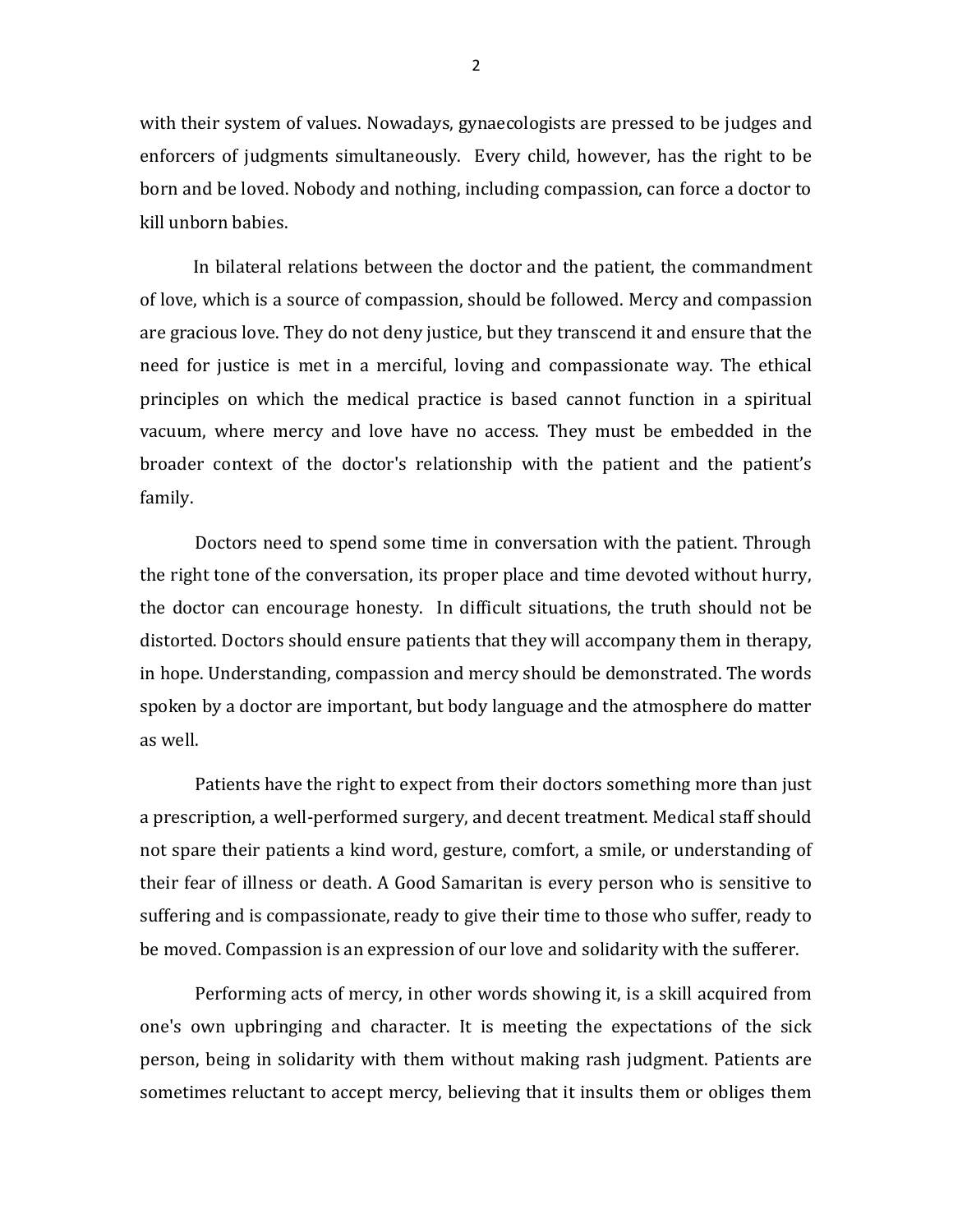to give something back in return. Some people feel uncomfortable when they receive something for nothing. One must be able to give freely without implying in any way that some form of gratitude is expected.

Catholic gynaecologists should exhibit the following traits: commitment to values, forgiveness, inexhaustible patience and courageous resolve. They should also have a generous heart, be open to others , kind, humble and compassionate.

Respect for the female body and a mother's body, is the basic requirement of a gynaecologist's work. It is necessary to provide proper care for a woman's womb and not use any procedures or pharmacological agents that destroy her fertility. The gynaecologist is the confidant of the patient's secrets and her fears. He or she should be gentle, objective and deserving of the patient's trust and honesty. It is essential that doctors listen to their patients with interest, strive to console the suffering of body and soul, and enjoy the success of treatment or therapy together.

We sympathize with the patient and we seek to alleviate her suffering. It is important to ensure that our mercy does not change into pity. Mercy is not a mood, but a relationship of partnership, interpersonal love in which an exchange takes place, based on human dignity and respect for the other person. Mercy is not the same as pity. We generally do not like pity and we do not want to listen to people's complaints. The pity that often accompanies indulgence tramples on justice, stating that you just have to turn a blind eye and reduce demands. God does not turn a blind eye., He is merciful, but always just and demanding.

The sick person will sense a false note of pity if it dominates our communication. He may lose his trust in us. Righteous judgment combined with mercy strengthens a patient and gives them self-confidence. On the other hand, pity prevents us from demanding from a patient, and, to some extent makes us despise the other person. It is an expression of doubt whether a sick person can courageously and calmly face the disease and, grow spiritually in the process. By pitying a person, we underestimate and perhaps even humiliate another that person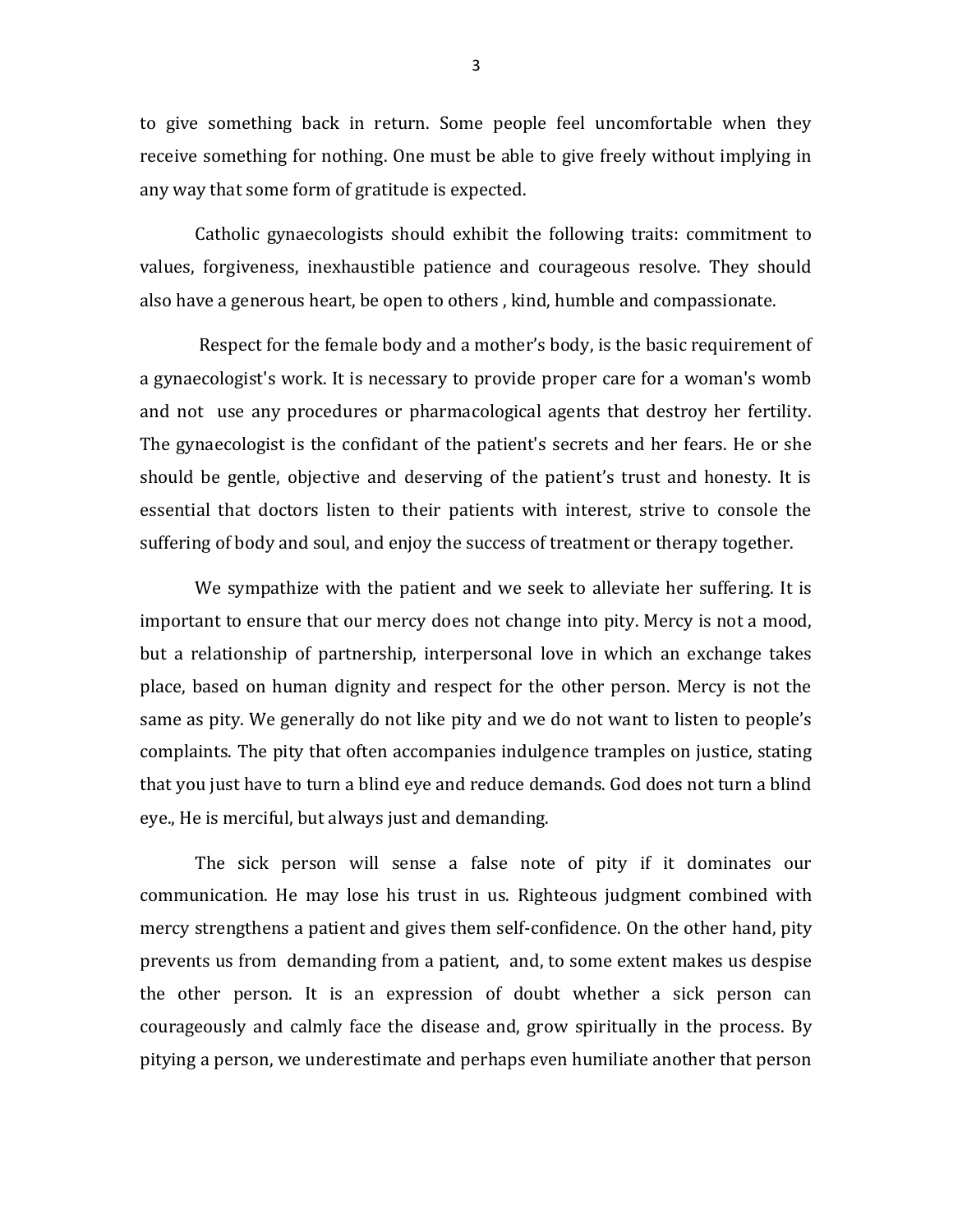a bit. By confusing compassion with indulgence and a pity, we can even harm those we are trying to help.

We also need mercy for ourselves. It is good if it results from caring for our own health, common sense, and the desire to serve others for many years. However, excessive self-pity is counterproductive since it can effectively alienate those around you A smart, reasonable, balanced approach coming (among the others) out of selflove is needed.

The commandment of love makes it clear that we are to love our neighbours as ourselves. It follows that we are bound by rational love for ourselves. If love for others has the form of mercy, then love towards oneself must have the same form. However, it is completely different from self-directed selfishness, narcissism, excessive perfectionism, or avoiding the effort in order not to get too tired. Closing oneself in one's own weakness and even celebrating it is sometimes a victory for selfishness. One must overcome their weaknesses, accept the hardship of the cross that must be carried. Doctors cannot assist. They will not be a support for their patients if their own resources of personal will, energy, body and spirit fail, if their own "vessel" of physical and mental strength, resources of love and mercy that they have for their patients is empty.

It is not an expression of love, justice or compassion when a Catholic gynaecologist or obstetrician performs medical procedures or advises patients to use diagnostic and therapy methods that are contrary to the Magisterium teachings of the Church.

In obstetrics and gynaecology, patients sometimes expect a special kind of compassion from the doctor. We often witness the suffering of infertile couples or mothers facing an unfavourable result of a prenatal diagnosis. It is argued by some that forcing these women to give birth to a handicapped child is a callous demand of heroism from them, an inhuman act devoid of compassion and sensitivity. In this regard, some people assert that a woman has the right to have only healthy children. Therefore, there is a general justification for the use of contraceptives,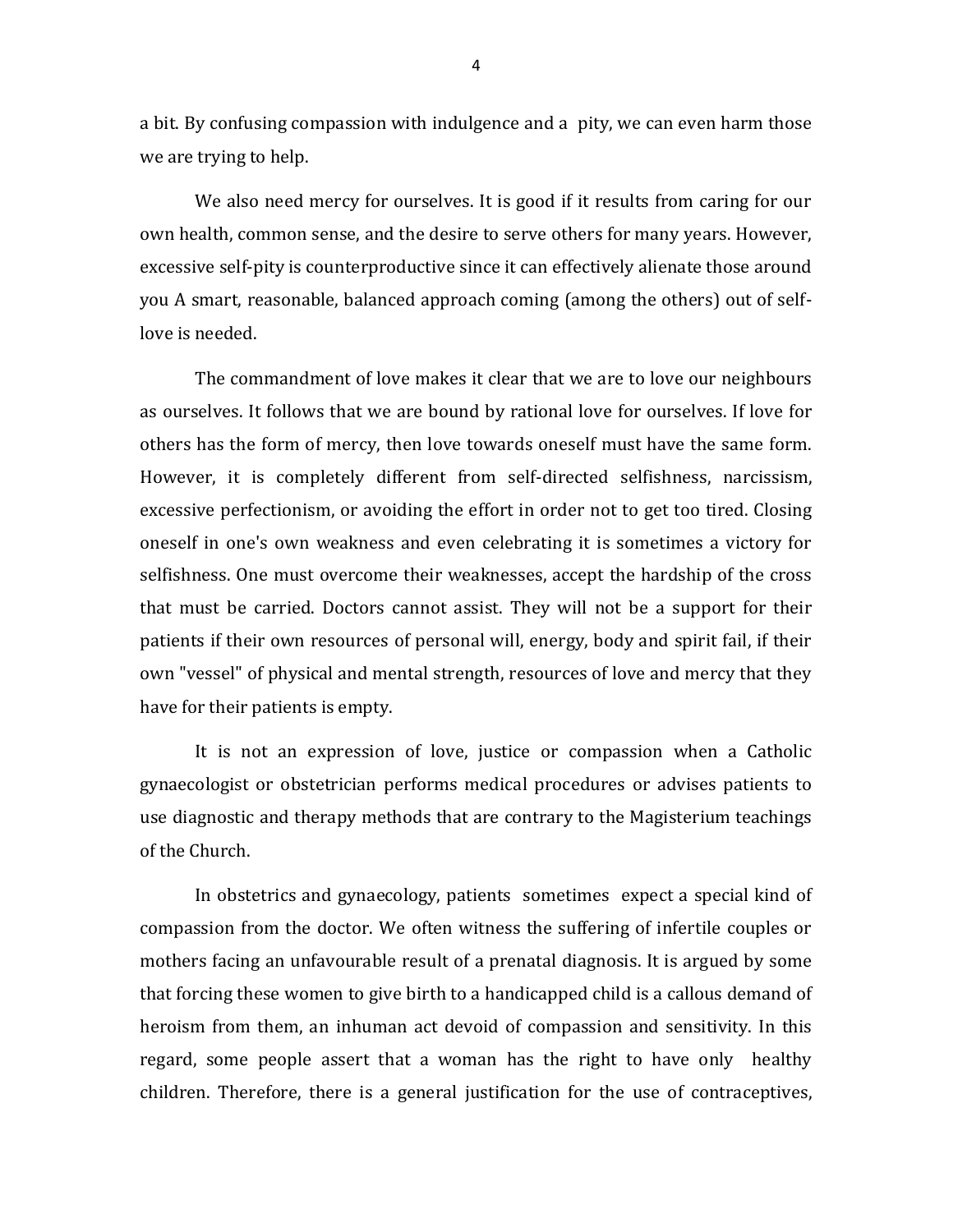artificial procreation, eugenic abortion and euthanasia. The doctors, like the teachers, are responsible for the people under their care future, including their temporal and eternal life. Our readiness to serve with words, gestures and deeds does not mean that we are ready to engage in any activity, regardless of its compliance with the principles of Christian ethics or natural law. It is not an act of mercy or compassion. The patient needs a doctor with a preserved solid moral compass, with a clear conscience, sure of their own and willing to talk about them out loud without hiding in a corner.

Through years of practice and, after many conversations with patients, we are able to recognize the presence of spiritual problems. We can then discreetly mention the needs of the soul. The health of the soul also requires prophylactic treatment so that it does not get into trouble. If this happens, it needs treatment. With the purification of the heart comes inner joy, hope and improved health.

The principles of professional ethics and deontology should be treated as a guideline arising from respect for the dignity of the patient, respect for humanity, readiness to be merciful, and desire to guide patients towards true good, and physical, mental and spiritual recovery. These principles will enrich our relationship with the patient, saturate them with truly human qualities, and free them from formal restrictions that are created by hospital regulations. The regulations do not prohibit touching, smiling or being together for a while in silence. The regulations do not forbid you to be happy with the patient and to worry a little with them. The Good Samaritan at first stopped and was deeply moved, when he saw a badly beaten man. Then he started to act, which clearly showed that he was driven not only by pity, but also by true mercy.

The most important element in the work of Catholic obstetricians and gynaecologists is to defend human life from conception to natural death. Doctors with the right conscience are sometimes publicly stigmatized, accused of breaking the law, denied the right to freedom of conscience, and subject to hold civil liability. Those who defend the freedom of conscience are described as old-fashioned and